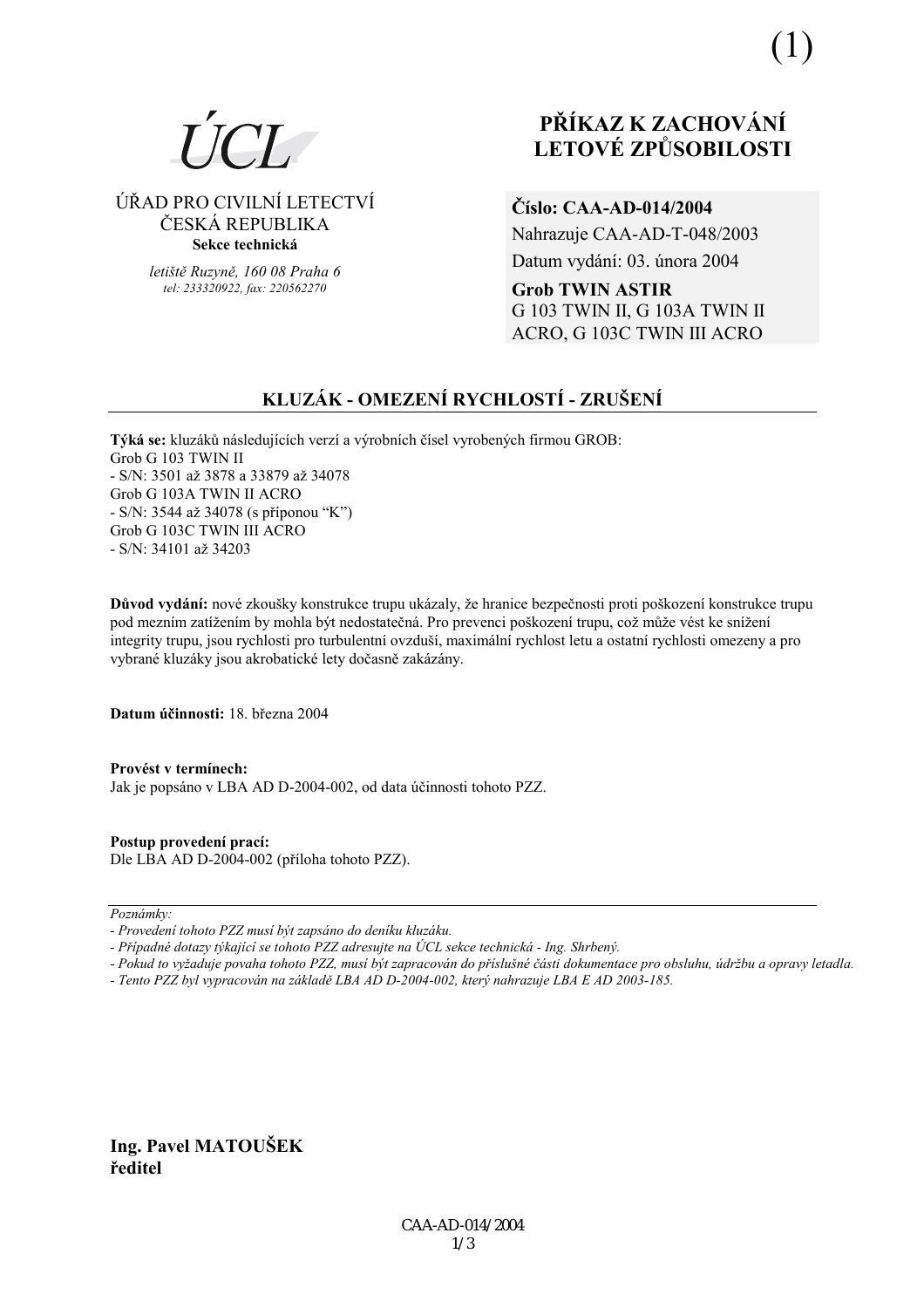## **Airworthiness Directive Luftfahrt-Bundesamt**

Airworthiness Directive Section Hermann-Blenk-Str. 26 38108 Braunschweig Federal Republic of Germany

### **D-2004-002**

Effective Date: January 23, 2004

## **Grob**

### **Affected:**

Kind of aeronautical product: Sailplane Manufacturer: GROB, Tussenhausen-Mattsies, Germany Type: TWIN ASTIR Models and Serial numbers affected: Grob G 103 TWIN II - S/N: 3501 up to 3878 and 33879 up to 34078 Grob G 103A TWIN II ACRO  $-S/N: 3544$  up to 34078 (with Suffix "K")) Grob G 103C TWIN III ACRO - S/N: 34101 up to 34203 German Type Certificate No.: 315

#### **Subject:**

Limitations of Operations – Cancellation

#### **Reason:**

New investigations of the fuselage structure have indicated, that the safty margins against damage of the fuselage structure under limit loads might be insufficient. To prevent damage of the fuselage, which could result in a reduced structural integrity of the fuselage, the speeds for rough air, maximum flying speed and further speeds are reduced and for certain gliders, the aerobatic flights are provisionally prohibited.

#### **Action:**

a) Insert revised pages info the Flight and Maintenance Manual in accordance with Service Bulletin No. MSB 315-65

b) To regain the full capability for Aerobatic Flight for the G 103A TWIN II ACRO and G 103C TWIN III ACRO,

perform the instructions of the Service Bulletin No. OSB 315-66 (installation of stringers in rear fuselage and cancellation of limitation of operation)

### **Compliance:**

Action a) must be done befor the next flight Action b) optional, after accomplishment of action a)

#### **Technical publication of the manufacturer:**

Grob Service Bulletin MSB315-65, dated September 2003 and Service Bulletin No. OSB315-66, dated October 16, 2003 which becomes herewith part of this AD can be obtained from Messrs.: GROB Luft- und Raumfahrt Lettenbachstrasse 9 D-86874 Tussenhausen-Mattsies / Germany Phone: ++ 49 8268 / 998139 Fax: ++ 49 8268 / 998200 e-mail: productssupport@grob-aerospace.de

#### **Note:**

This AD supersedes the AD-No. 2003-185 dated May 30, 2003.

#### **Holders of affected aircraft registered in Germany have to observe the following:**

Enquiries regarding this Airworthiness Directive should be referred to Mr. Olaf Schneider, Airworthiness Directive Section at the above